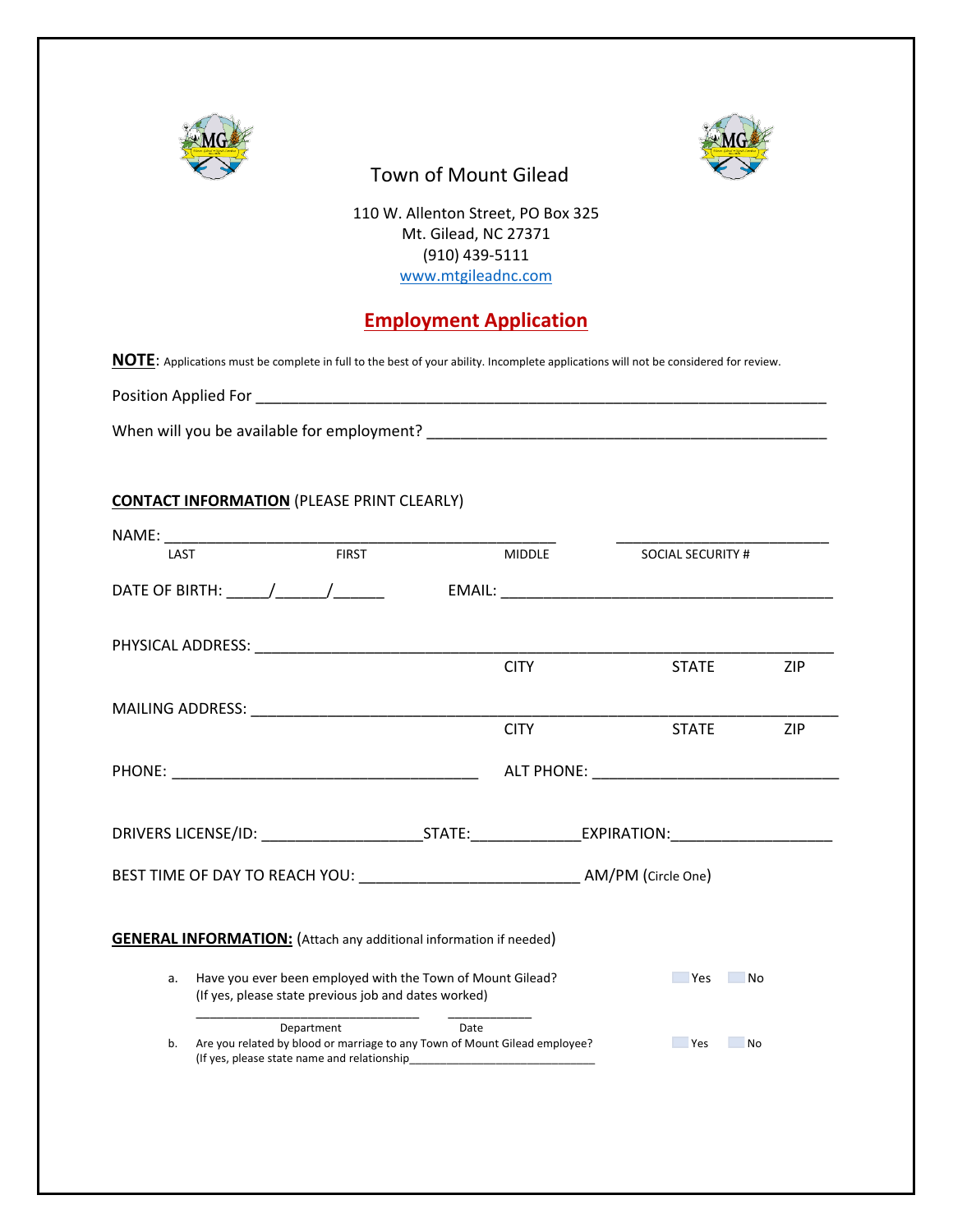| c.                                                                      |                                                    | If yes, please explain details and disposition of case. | Have you ever been CONVICTED of a felony? Are you known by any other name or alias?<br>NOTE: A criminal record does not automatically disqualify you for employment consideration. | <b>Print</b> Yes                          | <b>No</b> |
|-------------------------------------------------------------------------|----------------------------------------------------|---------------------------------------------------------|------------------------------------------------------------------------------------------------------------------------------------------------------------------------------------|-------------------------------------------|-----------|
|                                                                         |                                                    |                                                         |                                                                                                                                                                                    |                                           |           |
|                                                                         | <b>EDUCATION:</b> (Circle Highest Level Completed) |                                                         |                                                                                                                                                                                    |                                           |           |
|                                                                         |                                                    |                                                         | 1 2 3 4 5 6 7 8 9 10 11 12 GED College 1 2 3 4 Graduate School 1 2 3 4                                                                                                             |                                           |           |
| Name of High School or GED                                              |                                                    |                                                         | the contract of the contract of the contract of the contract of the contract of                                                                                                    | Did you graduate? Mear?                   |           |
| College or University                                                   |                                                    |                                                         | <u> 1989 - Johann Barbara, martxa al III-lea (h. 1989).</u>                                                                                                                        | _Did you graduate? _____Year? ________    |           |
| Graduate School                                                         |                                                    |                                                         |                                                                                                                                                                                    | Did you graduate? _______ Year? _________ |           |
| Vocational/Trade School                                                 |                                                    |                                                         | <b>Certificate/Diploma?</b> Pear?                                                                                                                                                  |                                           |           |
| (PLEASE PROVIDE COPIES OF ALL CERTIFICATES/DIPLOMAS AND/OR TRANSCRIPTS) |                                                    |                                                         |                                                                                                                                                                                    |                                           |           |

#### **SKILLS AND CERTIFICATIONS:**

Please list any skills, abilities, experience, licenses, certifications or special training you have had that are applicable to the position for which you are applying. Include skills with equipment or machines you have operated.

\_\_\_\_\_\_\_\_\_\_\_\_\_\_\_\_\_\_\_\_\_\_\_\_\_\_\_\_\_\_\_\_\_\_\_\_\_\_\_\_\_\_\_\_\_\_\_\_\_\_\_\_\_\_\_\_\_\_\_\_\_\_\_\_\_\_\_\_\_\_\_\_\_\_\_\_\_\_\_\_\_\_\_\_\_\_\_\_\_\_\_\_\_\_\_\_\_\_\_\_\_\_\_\_

\_\_\_\_\_\_\_\_\_\_\_\_\_\_\_\_\_\_\_\_\_\_\_\_\_\_\_\_\_\_\_\_\_\_\_\_\_\_\_\_\_\_\_\_\_\_\_\_\_\_\_\_\_\_\_\_\_\_\_\_\_\_\_\_\_\_\_\_\_\_\_\_\_\_\_\_\_\_\_\_\_\_\_\_\_\_\_\_\_\_\_\_\_\_\_\_\_\_\_\_\_\_\_\_

\_\_\_\_\_\_\_\_\_\_\_\_\_\_\_\_\_\_\_\_\_\_\_\_\_\_\_\_\_\_\_\_\_\_\_\_\_\_\_\_\_\_\_\_\_\_\_\_\_\_\_\_\_\_\_\_\_\_\_\_\_\_\_\_\_\_\_\_\_\_\_\_\_\_\_\_\_\_\_\_\_\_\_\_\_\_\_\_\_\_\_\_\_\_\_\_\_\_\_\_\_\_\_\_

\_\_\_\_\_\_\_\_\_\_\_\_\_\_\_\_\_\_\_\_\_\_\_\_\_\_\_\_\_\_\_\_\_\_\_\_\_\_\_\_\_\_\_\_\_\_\_\_\_\_\_\_\_\_\_\_\_\_\_\_\_\_\_\_\_\_\_\_\_\_\_\_\_\_\_\_\_\_\_\_\_\_\_\_\_\_\_\_\_\_\_\_\_\_\_\_\_\_\_\_\_\_\_\_

\_\_\_\_\_\_\_\_\_\_\_\_\_\_\_\_\_\_\_\_\_\_\_\_\_\_\_\_\_\_\_\_\_\_\_\_\_\_\_\_\_\_\_\_\_\_\_\_\_\_\_\_\_\_\_\_\_\_\_\_\_\_\_\_\_\_\_\_\_\_\_\_\_\_\_\_\_\_\_\_\_\_\_\_\_\_\_\_\_\_\_\_\_\_\_\_\_\_\_\_\_\_\_\_

**COMPUTER TECHNOLOGY/SKILLS:** (For Administrative and Executive Positions)

\_\_\_\_\_\_\_\_\_\_\_\_\_\_\_\_\_\_\_\_\_\_\_\_\_\_\_\_\_\_\_ \_\_\_\_\_\_\_\_\_\_\_\_\_\_\_\_\_\_\_\_\_\_\_\_\_\_\_\_\_

\_\_\_\_\_\_\_\_\_\_\_\_\_\_\_\_\_\_\_\_\_\_\_\_\_\_\_\_\_\_\_ \_\_\_\_\_\_\_\_\_\_\_\_\_\_\_\_\_\_\_\_\_\_\_\_\_\_\_\_\_

\_\_\_\_\_\_\_\_\_\_\_\_\_\_\_\_\_\_\_\_\_\_\_\_\_\_\_\_\_\_\_ \_\_\_\_\_\_\_\_\_\_\_\_\_\_\_\_\_\_\_\_\_\_\_\_\_\_\_\_\_

\_\_\_\_\_\_\_\_\_\_\_\_\_\_\_\_\_\_\_\_\_\_\_\_\_\_\_\_\_\_\_ \_\_\_\_\_\_\_\_\_\_\_\_\_\_\_\_\_\_\_\_\_\_\_\_\_\_\_\_\_

Please describe your computer skills: **NONE/ BEGINNER/ INTERMEDIATE/ ADVANCED** (circle one)

Please list any computer/software applications and skills that you have: (ex., Microsoft outlook, word, excel, QuickBooks, etc.…)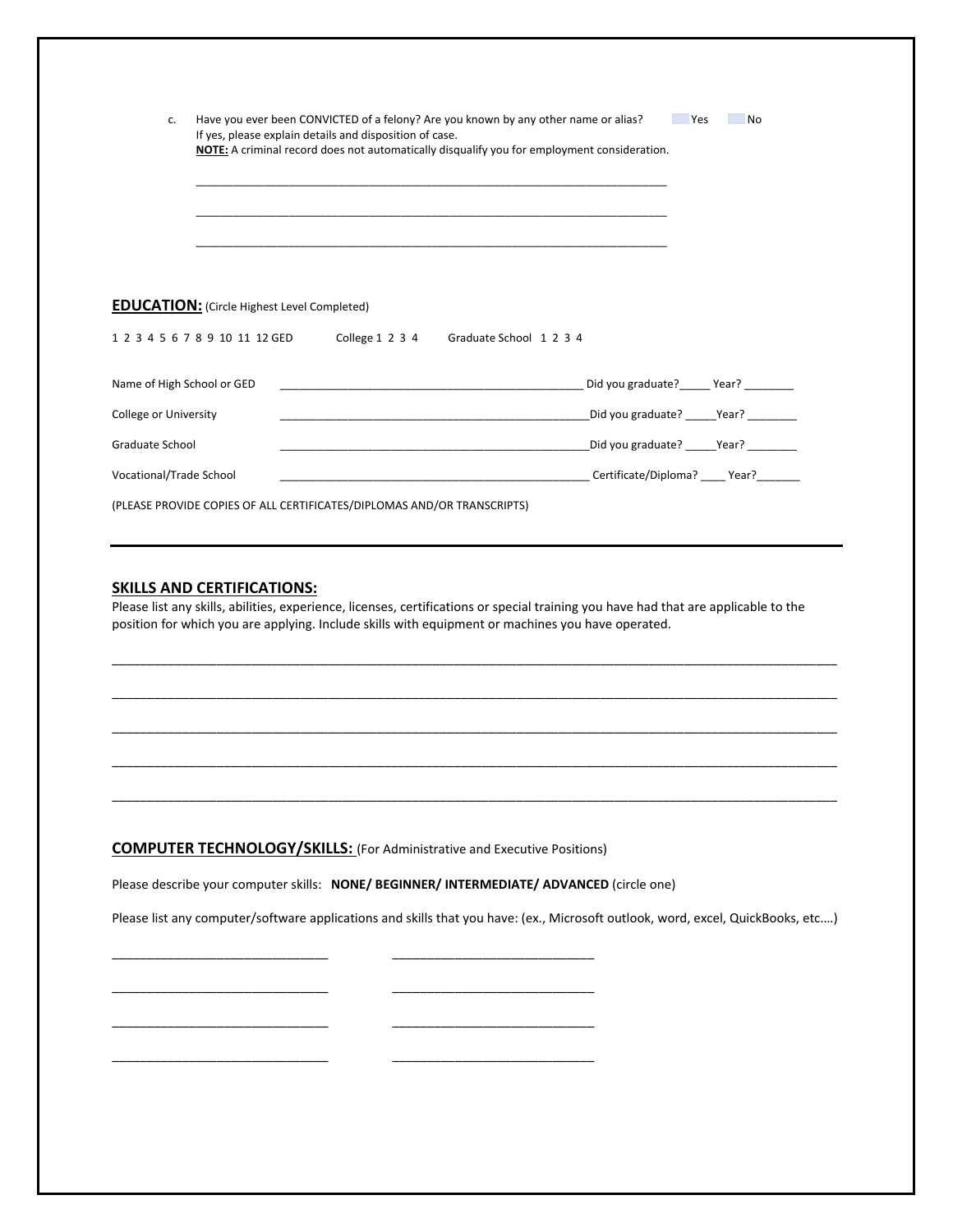## **EMPLOYMENT HISTORY**

Record your complete work history in the spaces below starting with your current or most recent employer. Use a separate sheet if necessary, to account for your full employment history. Please be willing to explain any gaps in employment.

|                                     | MAY WE CONTACT YOUR PRESENT EMPLOYER? _____ YES _____ NO |  |
|-------------------------------------|----------------------------------------------------------|--|
| *Employer: (Present or Most Recent) |                                                          |  |
| Address:                            |                                                          |  |
| Phone #:                            | Email:                                                   |  |
| Name and Title of Supervisor:       |                                                          |  |
|                                     | Ending Salary \$___________per___________                |  |
| Job Duties:                         |                                                          |  |
| Reason for Leaving:                 |                                                          |  |
|                                     |                                                          |  |
| *Employer:                          |                                                          |  |
| Address:                            |                                                          |  |
| Phone #:                            | Email:                                                   |  |
| Name and Title of Supervisor:       |                                                          |  |
|                                     | Ending Salary \$__________per__________                  |  |
| Job Duties:                         |                                                          |  |
| Reason for Leaving:                 |                                                          |  |
|                                     |                                                          |  |
|                                     |                                                          |  |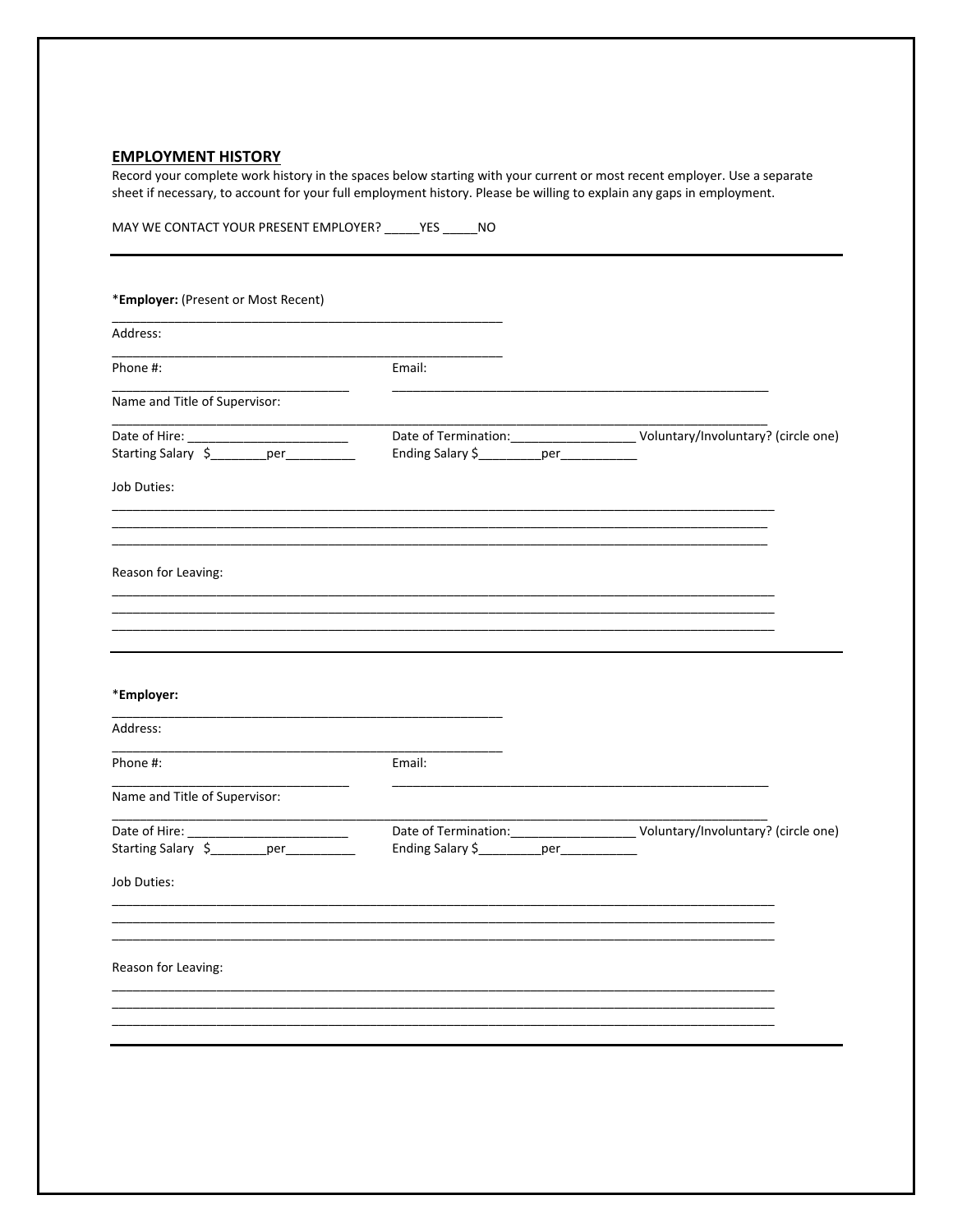| Address:                                              |                                           |  |  |
|-------------------------------------------------------|-------------------------------------------|--|--|
| Phone #:                                              | Email:                                    |  |  |
| Name and Title of Supervisor:                         |                                           |  |  |
|                                                       | Ending Salary \$___________per___________ |  |  |
| Job Duties:                                           |                                           |  |  |
|                                                       |                                           |  |  |
| Reason for Leaving:                                   |                                           |  |  |
|                                                       |                                           |  |  |
| *Employer:                                            |                                           |  |  |
| Address:                                              |                                           |  |  |
| Phone #:                                              | Email:                                    |  |  |
| Name and Title of Supervisor:                         |                                           |  |  |
|                                                       | Ending Salary \$___________per___________ |  |  |
| Job Duties:                                           |                                           |  |  |
|                                                       |                                           |  |  |
| Reason for Leaving:                                   |                                           |  |  |
|                                                       |                                           |  |  |
| *Employer:                                            |                                           |  |  |
| Address:                                              |                                           |  |  |
| Phone #:                                              | Email:                                    |  |  |
| Name and Title of Supervisor:                         |                                           |  |  |
|                                                       |                                           |  |  |
| Starting Salary \$________per_________<br>Job Duties: | Ending Salary \$ ________ per _________   |  |  |
| Reason for Leaving:                                   |                                           |  |  |
|                                                       |                                           |  |  |